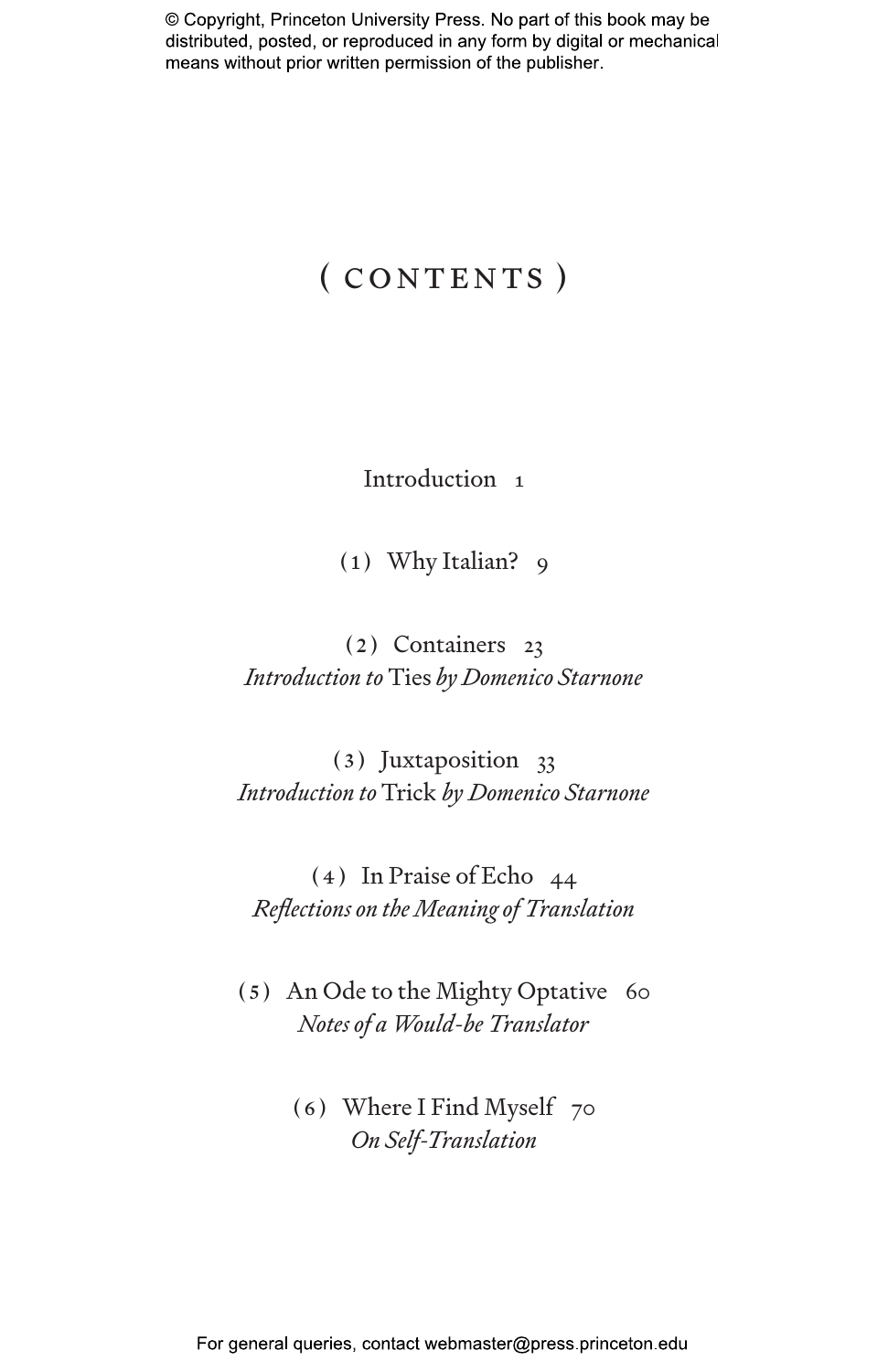*x* / CONTENTS

### (7) Substitution 86 *Afterword to* Trust *by Domenico Starnone*

(8) *Traduzione (stra)ordinaria* / (Extra)ordinary Translation 98 *On Gramsci*

(9) *Lingua*/Language 131

(10) Calvino Abroad 141

Afterword 147 *Translating Transformation*

*Acknowledgments* 157 *Notes on the Essays* 159 *Appendix: Two Essays in Italian* 161 *Selected Bibliography* 182 *Index* 191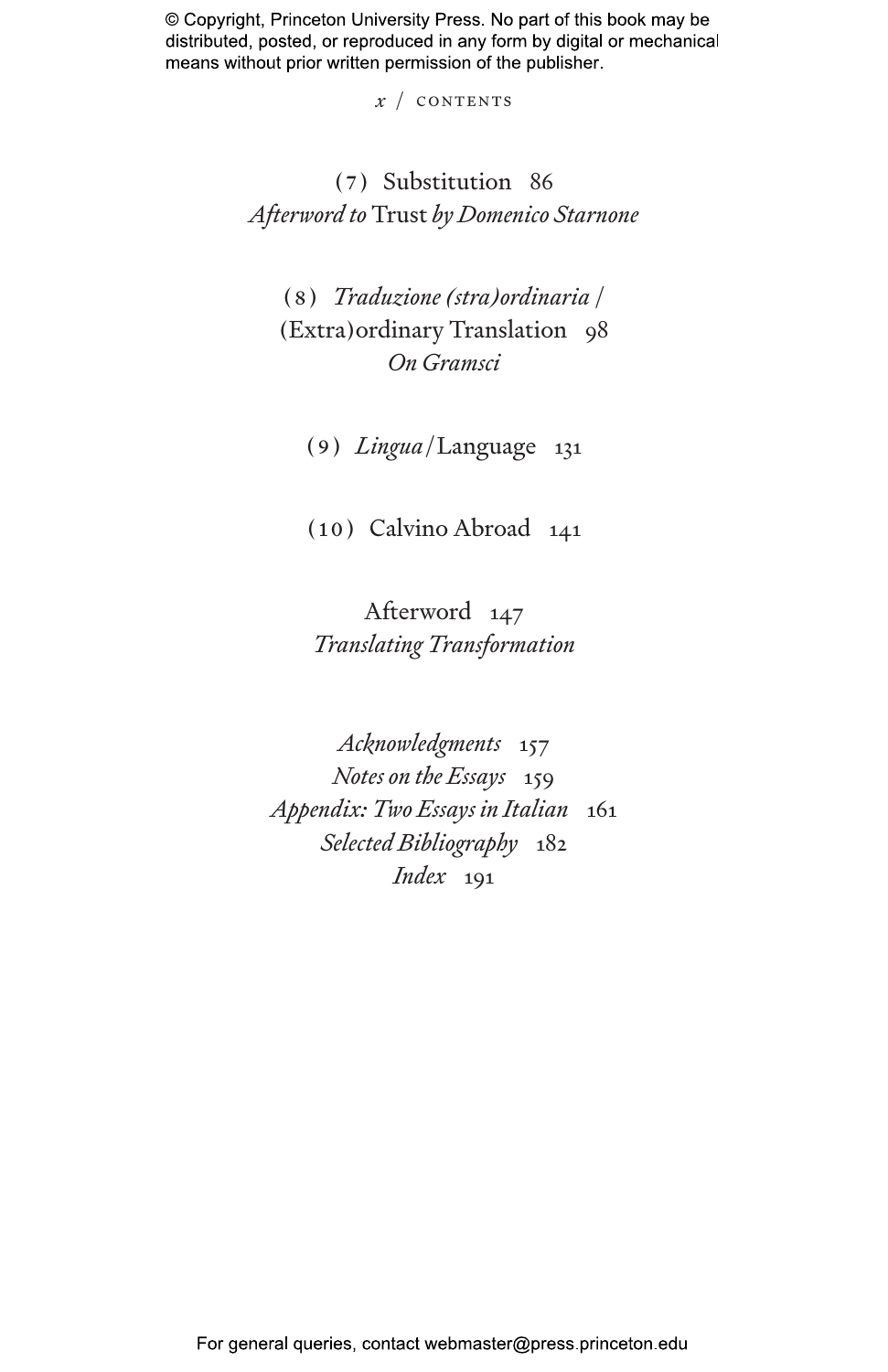# Introduction

A translation dilemma is among my earliest memories. I was five, seated at a large table with many other children in a kindergarten classroom, making cards for Mother's Day. Together we folded stiff sheets of white paper, and constructed and pasted pink crepe-paper roses with green stems to the cover. The assistant teacher circled the table, spraying some perfume into each of our roses. Inside the card, we all had to handwrite the same message: "Dear Mom, happy Mother's Day." This part of the project stymied me, given that my mother was not "Mom" but "Ma." I was embarrassed to insert the Bengali term I used and knew her by—the one she recognized and responded to. I was also reluctant to resort to the English term, which sounded foreign to me, and would have certainly alienated, even offended her.

The memory is still fresh, though I can no longer remember what I chose to write inside the card. Revisiting that dilemma now, in 2021, it occurs to me that it has just as much to do with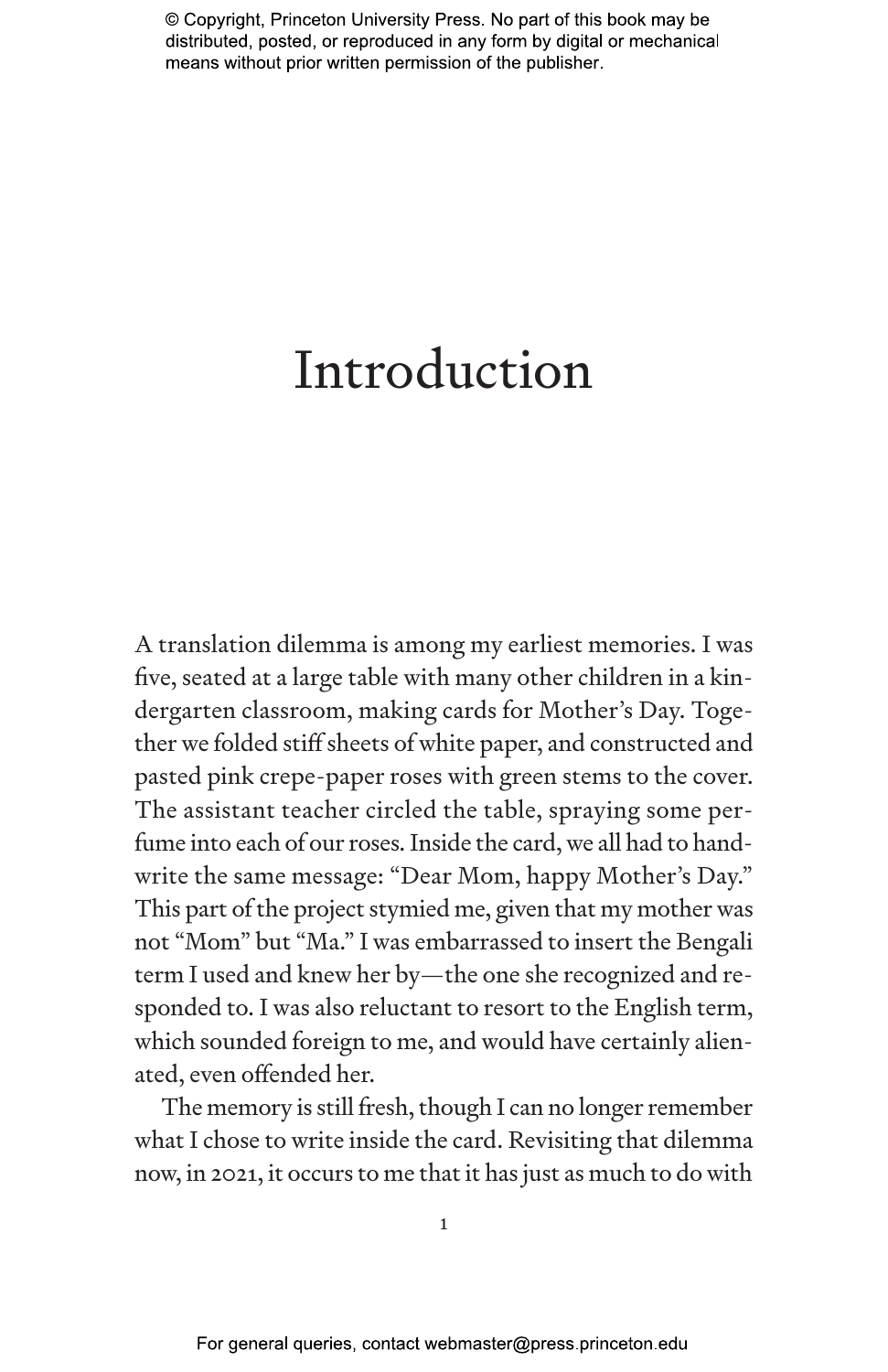#### 2 / INTRODUCTION

the act of writing as it does with translation. In other words, as soon as I learned how to write in English, which was one of the two languages I knew and spoke as a child, I simultaneously intuited the central and complex role that translation was to play. It also reminds me of the role, just as central and complex, that my mother was to play in my life as a writer, both as subject and inspiration.

In 2000, the year after my first book of short stories, *Interpreter of Maladies*, was published, I wrote an essay called "To Heaven without Dying" for the online magazine *Feed*. I was still new to the world of writing, still getting used to the idea of having become a writer in the first place. In that essay—the first occasion I had to assess my evolving creativity entirely on my own terms—I speak of being born into a "linguistic world split in two." I refer to my writing, in English, as a form of cultural translation, and to some of the stories in that collection as a "translation of India." Reflecting on writing short stories in English about characters who talk in Bengali in my head, I note the need to translate their dialogue, thus turning them, falsely but necessarily, into English speakers. I conclude, dramatically, "I translate, therefore I am."

Over twenty years later, this statement has only intensified in significance. I risk quoting myself not only to signal that this is a book about translation, but to acknowledge that I have been thinking about translation for my entire conscious life. As that early essay already makes clear, becoming a writer in English meant becoming a translator as well. And yet, I was a translator before I was a writer, not the other way around. As a graduate student, for my master's thesis, I'd translated some short stories by the great Bengali writer Ashapurna Devi, thanks in great part to my mother's willingness to read them out loud. I would tape-record her, play back the cassettes, and work off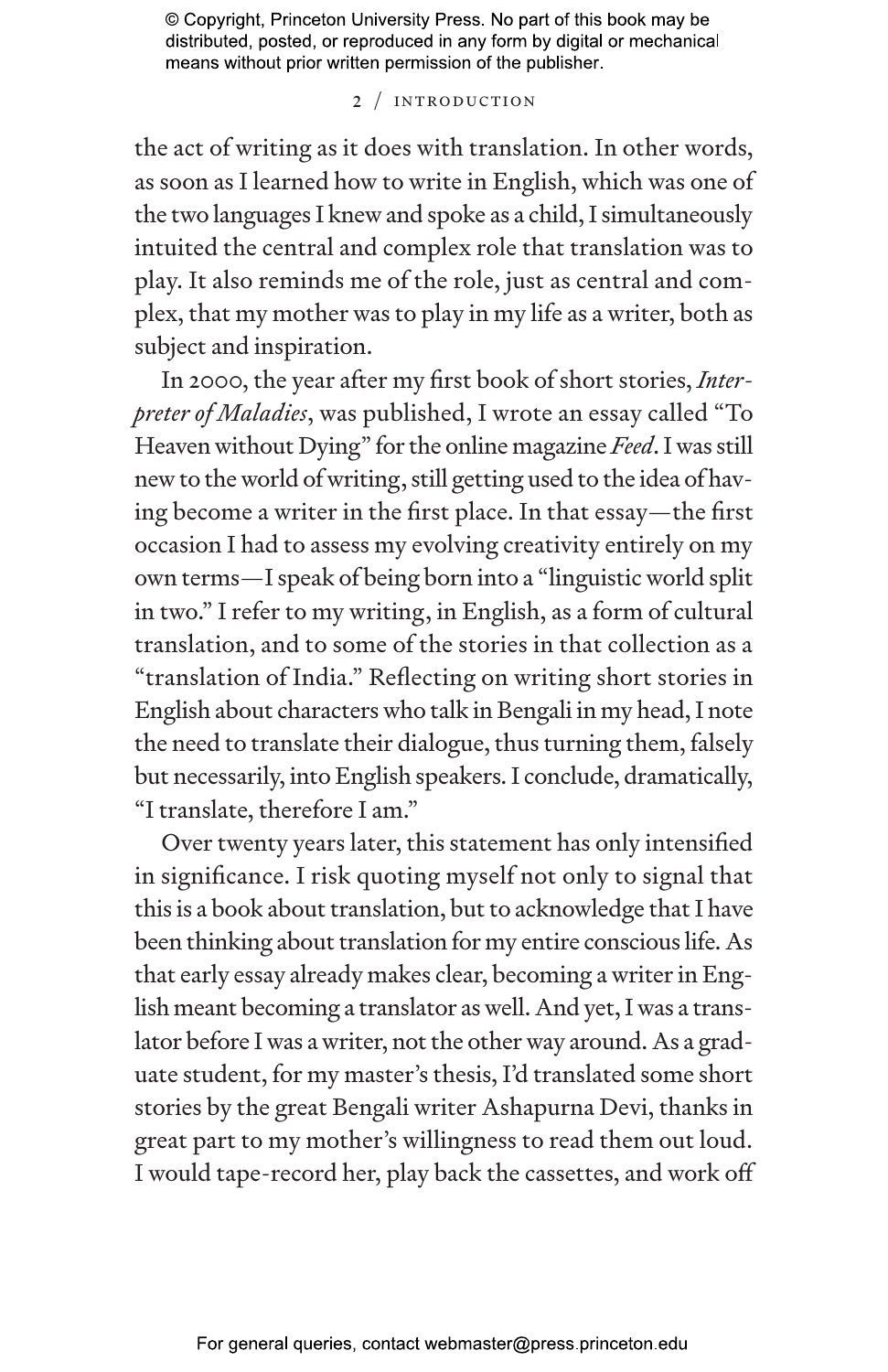#### Introduction / 3

our homemade audiobook, given that Bengali is a language I speak and understand but do not read with sophistication or ease. Before that formal project, in college, I had studied Latin and Ancient Greek. Once I'd learned enough grammar to be able to read texts, reading and translating melded into a single experience. That form of reading, dynamic and double, more active than passive, has remained the gold standard for me. But in fact I was translating even before that, even before I knew how to read. I was raised speaking and living, simultaneously, in English and Bengali, and this meant translating between them, constantly, for myself and for others.

The current volume gathers together my written thoughts about translation over the past seven years. I have spent these years teaching creative writing and translation at Princeton University, but before I came to Princeton I was living in Rome, where my linguistic landscape dramatically transformed, and Italian emerged like a new island in an archipelago, just as Ovid describes in the *Metamorphoses*: "and what deep water had covered / now emerges as mountains, dotting the sea with more Cyclades."1

In Italy I began writing directly in Italian. I recounted this experience in *In altre parole*, my first book in Italian, later translated into English as *In Other Words*. The first essay in the present volume, "Why Italian?," is a coda to that book and also a point of departure, deepening and shedding further light on the basic question of why, after becoming a writer in English, and writing four works of fiction in English, I chose to write in Italian instead. I did not translate *In Other Words* myself; at the

<sup>1</sup> "quosque altum texerat aequor / exsistunt montes et sparsas Cycladas augent" (*Met.* 2.263–64). Translation in progress by Yelena Baraz and Jhumpa Lahiri.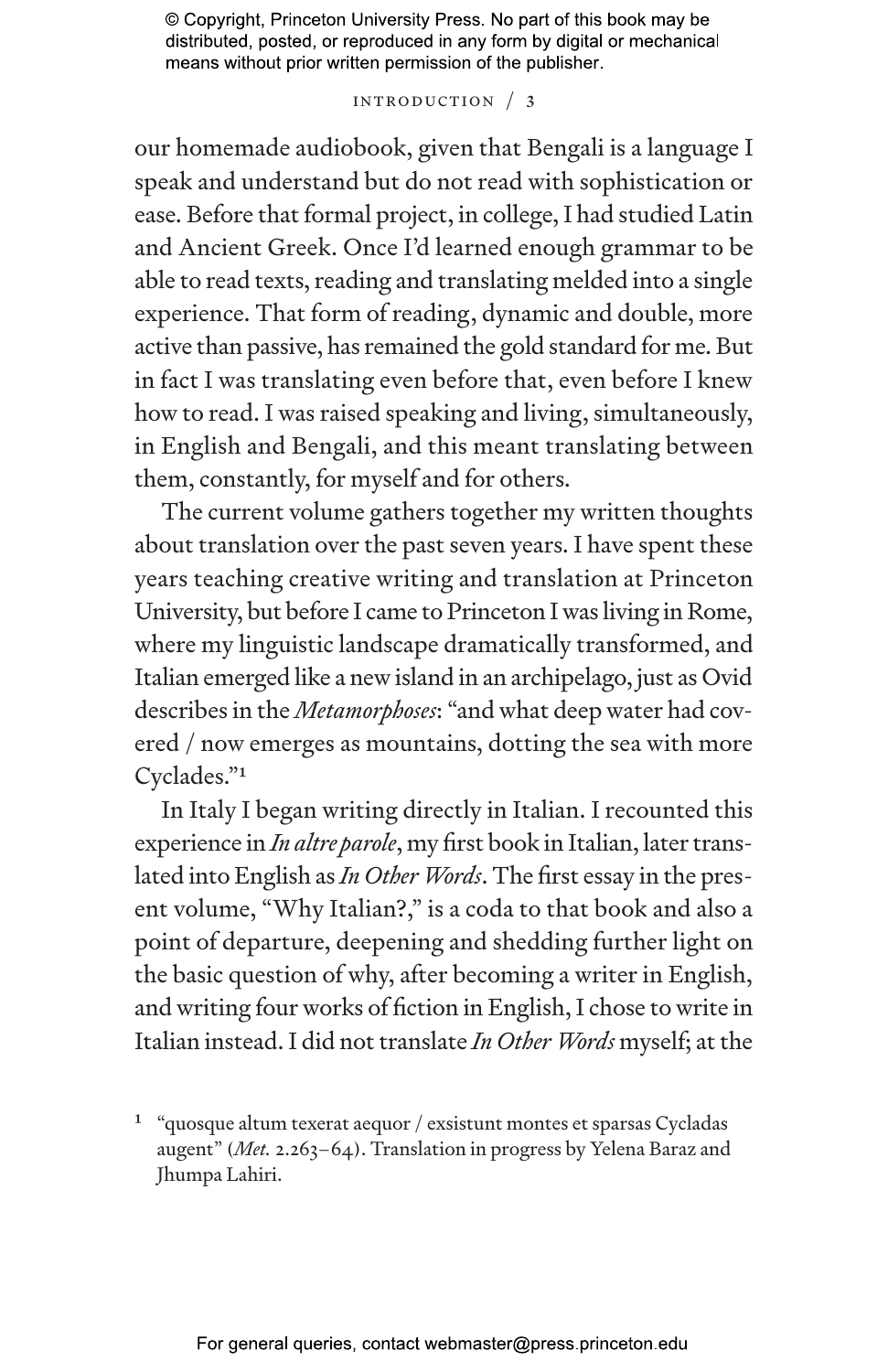4 / Introduction

time, I was putting all my energy into writing in Italian, and not translating anyone, never mind myself, into the language I know best.

But this was all to change in 2015. I left Rome and began teaching at Princeton, where I felt immediately and instinctively drawn to the world of translation. It was in and among other languages at Princeton that I felt most at home. "In Praise of Echo," written in 2019 while I was back in Rome on sabbatical, grew out of the first literary translation workshops I taught at Princeton. And just as I was embarking on the teaching of literary translation, I became a bona fide translator myself, taking on the task of turning a novel called *Lacci*  by Domenico Starnone, whom I'd met in Rome, into English.

*Lacci* (which became *Ties*) led to *Scherzetto* (*Trick*) and *Confidenza* (*Trust*); I have included my reflections on the experience of translating each of these novels, all of them by Starnone, in the present volume. I translated all three of them at Princeton. Another project I undertook at the university was the compiling and editing of *The Penguin Book of Italian Short Stories*, an anthology I was inspired to assemble due partly to the fact that numerous Italian short-story writers I'd discovered and wanted to share with my Princeton students, in English, had either not been translated to my satisfaction, or were only available in dated translations, or had not been translated at all. As I worked on that project, I realized that several of the authors in the book were not merely authors but also translators. I was struck by how many Italian writers of the previous century devoted considerable time and energy to practicing and promoting the art of translation, not only for personal mentorship and influence, but for furthering the essential aesthetic and political mission of opening linguistic and cultural borders, and of introducing readers to works they would not be able to access otherwise. As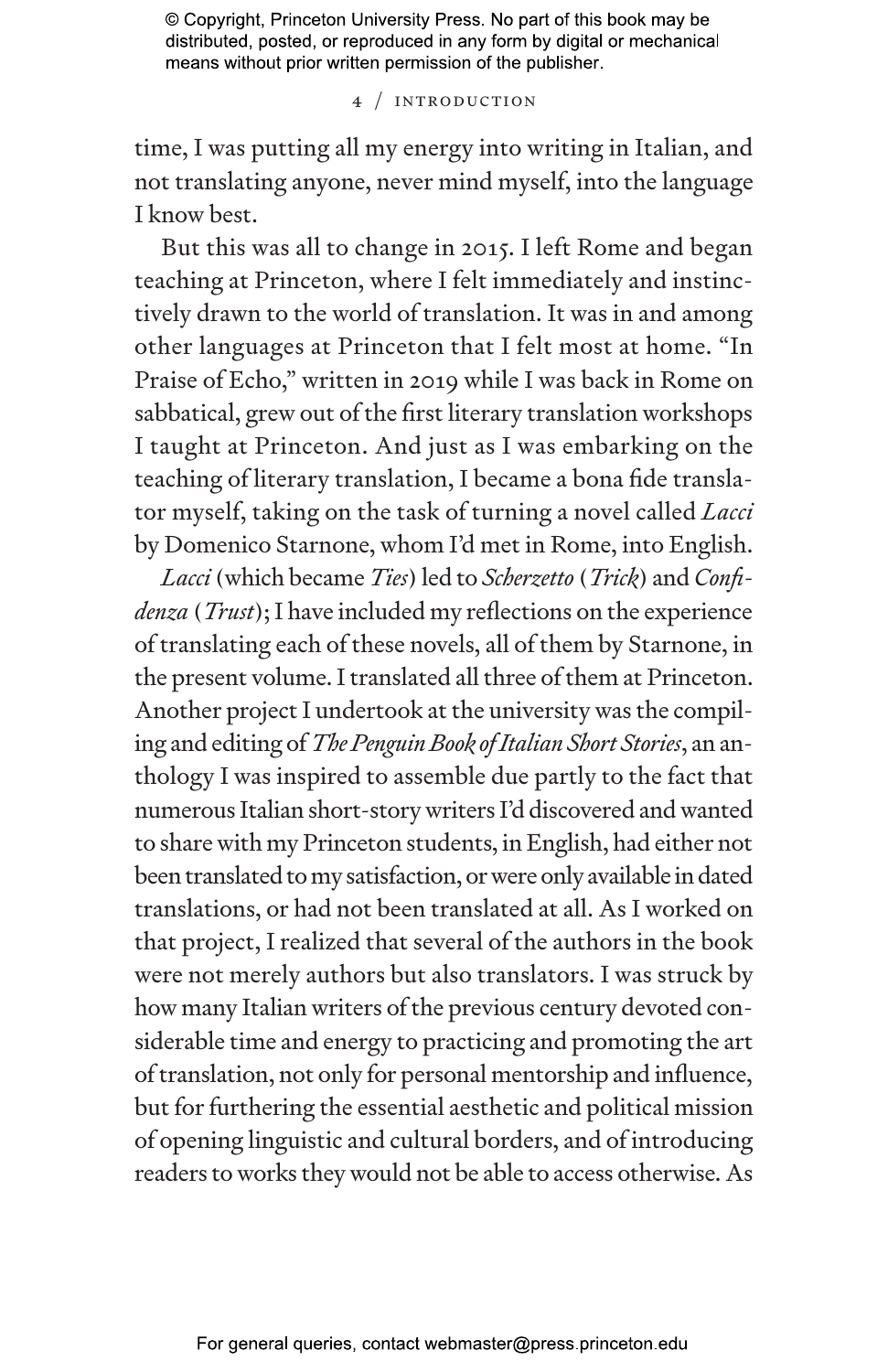#### Introduction / 5

I contemplated the contributions of these author-translators, I was grateful that my creative life had taken a turn, and that I could now count myself among them.

Alongside the translation of Starnone and other Italian authors, I was gravitating, after arriving at Princeton, toward the supremely disorienting and, some say, controversial act of translating myself. When I first attempted this, very early on after starting to write in Italian, I quickly withdrew my hand, feeling that English, with an unexpected snarl, had snapped at me. But in 2017 I set aside my fear and translated a short story I'd written called "Il confine," titling it "The Boundary."2 That experience paved the way, eventually, for the translation of *Dove mi trovo*, a I novel I wrote in Italian, and which I turned into *Whereabouts* in English. Though I've done it once, I don't know if I will translate another of my Italian books into English. It poses a particular challenge, though not an entirely unpleasant one. In any case, "Where I Find Myself " takes stock of the process of self-translation, at least in one specific instance, and stops to reconsider words like *original*, *authentic*, and *authorship*.

By now I feel inevitably drawn to a series of authors who lived, read, thought, and worked among different languages. Whether I am reading Aristotle or Gramsci or Calvino, the theme of translation is what rises to the surface and engages me most. Translation, at the moment, has become my primary heuristic key. I have included, here, a set of essays I think of as a casual dinner party comprised of a handful of authors I've been thinking about recently, seated together at a table with translation serving as a centerpiece. At the end of each essay, I specify its origin, as well as the location and the language in which I wrote it. I do so in order to emphasize that this is, essentially, a

2 *The New Yorker*, January 29, 2018.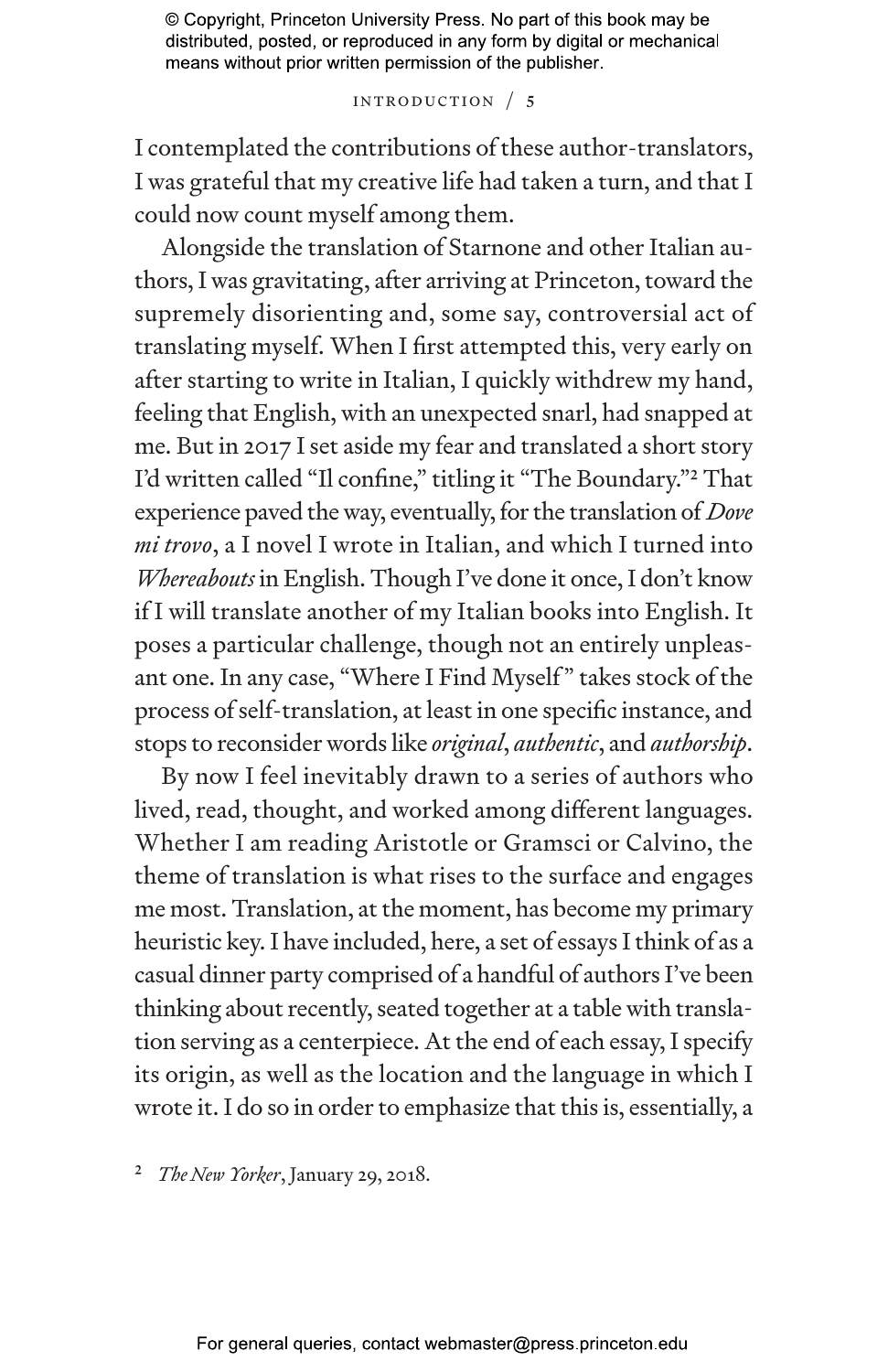6 / Introduction

bilingual text composed in two distinct geographical settings, Princeton and Rome. I wrote three of the ten essays in Italian, and others were drafted in a hybrid of English and Italian before I converted them fully into English in their final form. The three Italian essays—"Why Italian?," "*Lingua* / Language," and "Calvino Abroad"—have been translated either by myself or by others who did the lion's share before I sat down to adjust this or that.

For those who read and study Italian, I have included, in an appendix to the book, the essay on Calvino in its original form, as well as Domenico Starnone's Italian translation of my English essay "Where I Find Myself."3 Given that I speak throughout this book about the experience of writing in Italian and about translating myself, or being translated, into English, these versions provide concrete examples of how an Englishlanguage writer migrates into Italian and back again. In the English essays, unless otherwise indicated, all translations are my own.

After deliberating on how to order the essays, I have done so chronologically. I hope that this arrangement serves to tell its own story: to recount how my thinking about language and translation has evolved from project to project, and how my creative, personal, and intellectual perspectives have gradually, inevitably altered as a result. Placing the essays in chronological order allows me to chart my progress, and reminds me of how rapidly and radically things can change. "Why Italian?" was written before I had ever translated anything from Italian to English. By the time I wrote "Calvino Abroad," I had translated

<sup>3</sup> Starnone also wrote the introduction, in Italian, to the latest American edition of *Interpreter of Maladies*, which I subsequently translated into English, so we have now become both translators and interpreters of one another.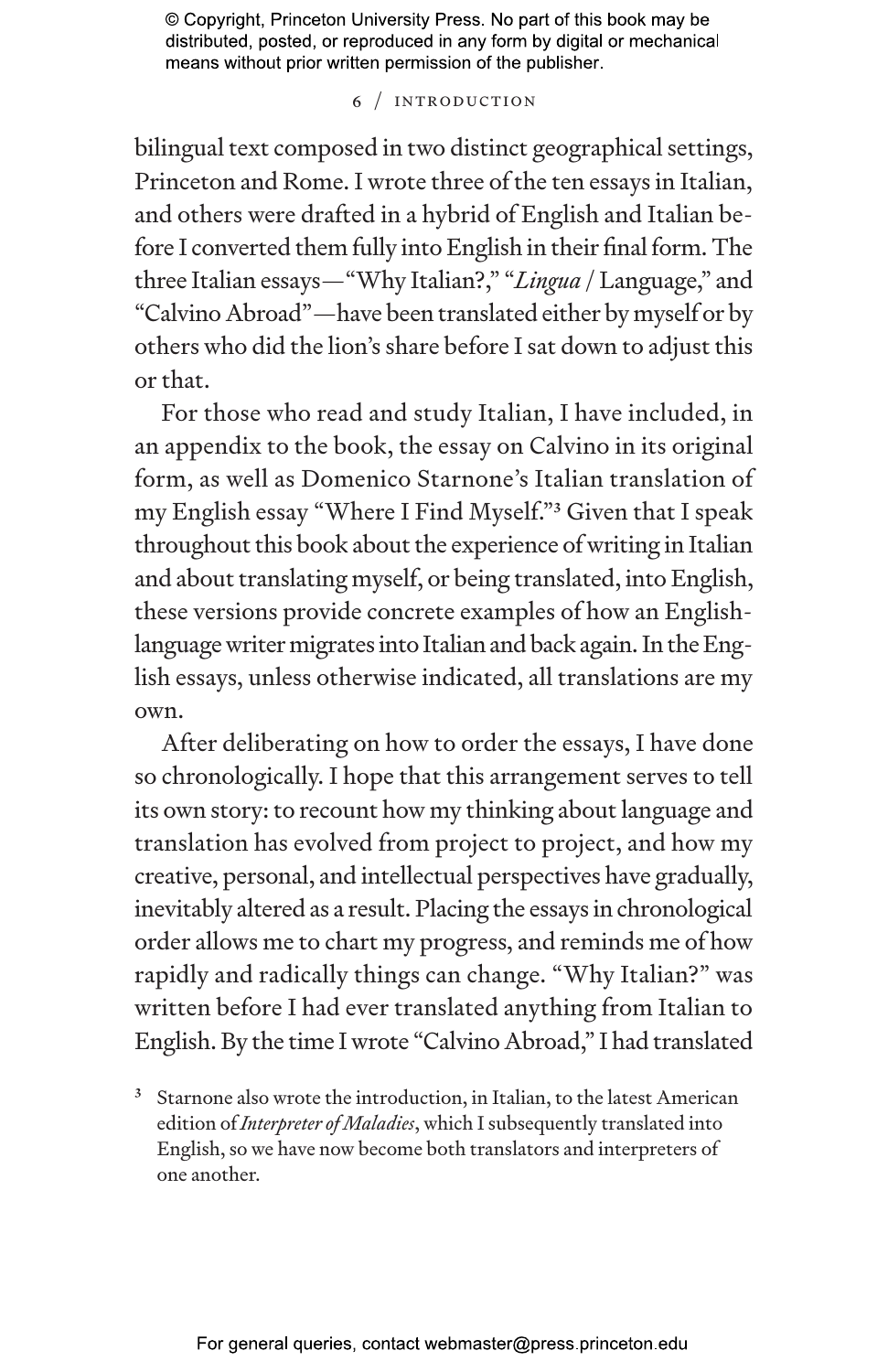#### Introduction / 7

the works of more than half a dozen Italian authors, Calvino among them, and had also translated my own Italian work.

My reflections over the past seven years have grown thanks to a great many authors who have written about the theory and practice of translation before me. They are a new and stimulating element in my reading diet, and now that I have the pleasure of teaching translation, I often assign texts about this intricate and enigmatic subject to my students, discovering and analyzing them together in the classroom. While I do not engage explicitly with other theorists and writers on translation in this book, my suggestions for further reading acknowledge my indebtedness to the texts that have influenced and guided me, and will perhaps enable readers to place this volume in a broader scholarly context.

The afterword that closes the book opens a new door which is fact an old door—and talks about my current translation project, which is to co-translate Ovid's *Metamorphoses* from Latin into English with Yelena Baraz, my colleague in the Princeton Classics Department. I quoted from the *Metamorphoses* earlier in this introduction, and you will discover that I refer to it in more than one of the essays. In the world of translation, Ovid's great poem, for me, is the sun. No other text I know illuminates what translation does, means, or is with equal power, and without it as an ongoing point of reference, my understanding of life, language, and literature would go dark.

Translation has transformed my relationship to writing. It shows me how to work with new words, how to experiment with new styles and forms, how to take greater risks, how to structure and layer my sentences in different ways. Reading already exposes me to all this, but translating goes under the skin and shocks the system, such that these new solutions emerge in unexpected and revelatory ways. Translation establishes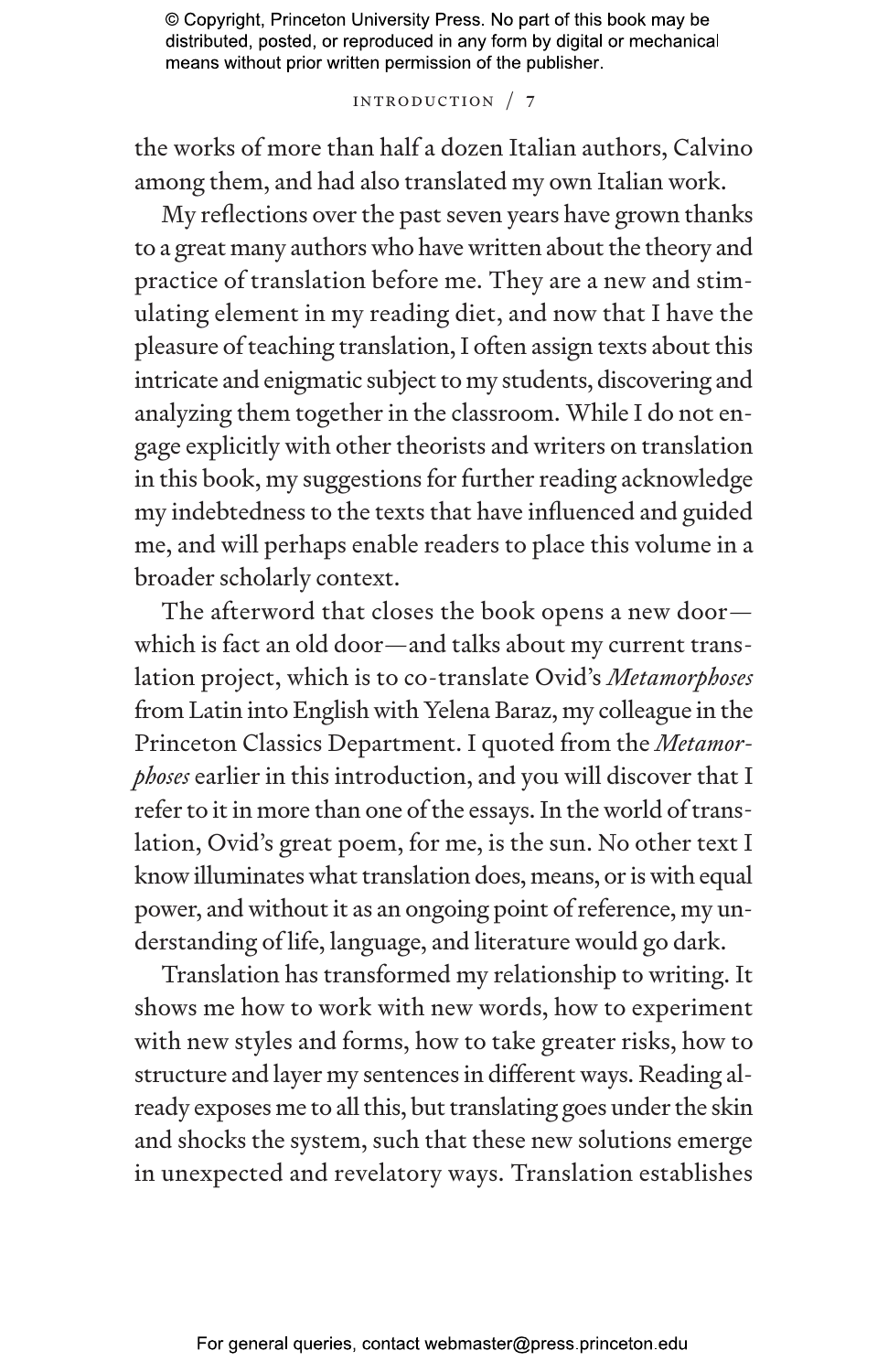#### 8 / Introduction

new rhythms and approaches that cross-pollinate the process of contemplating and crafting my own work. The attention to language that translation demands is moving my writing not only in new directions, but into an increasingly linguistically focused dimension. In 2021, I published *Il quaderno di Nerina* in Italian,<sup>4</sup> a work that combines verse and prose. I would never have begun writing poetry without the intimate exposure to the Italian language that only translation can provide; this shift was particularly surprising given that I have never written poetry in English.

I have assembled this book not only because I have become a translator in the past seven years, but to reiterate that I have always been a translator. To be a writer-translator is to value both being and becoming. What one writes in any given language typically remains as is, but translation pushes it to become otherwise. Thanks to translation—the act of one text becoming another—the conversation I have been seeking to have with literature for much of my life now feels more complete, more harmonious, and far richer with possibilities.

Before I engaged seriously with translation, something in my life as a writer was missing. At this point, I can no longer imagine not working on a translation, just as I cannot imagine not working on—or thinking of working on—my own writing. I think of writing and translating as two aspects of the same activity, two faces of the same coin, or maybe two strokes, exercising distinct but complementary strengths, that allow me to swim greater distances, and at greater depths, through the mysterious element of language.

4 I provisionally call this "Nerina's Notebook" in English, as it does not yet have an English incarnation.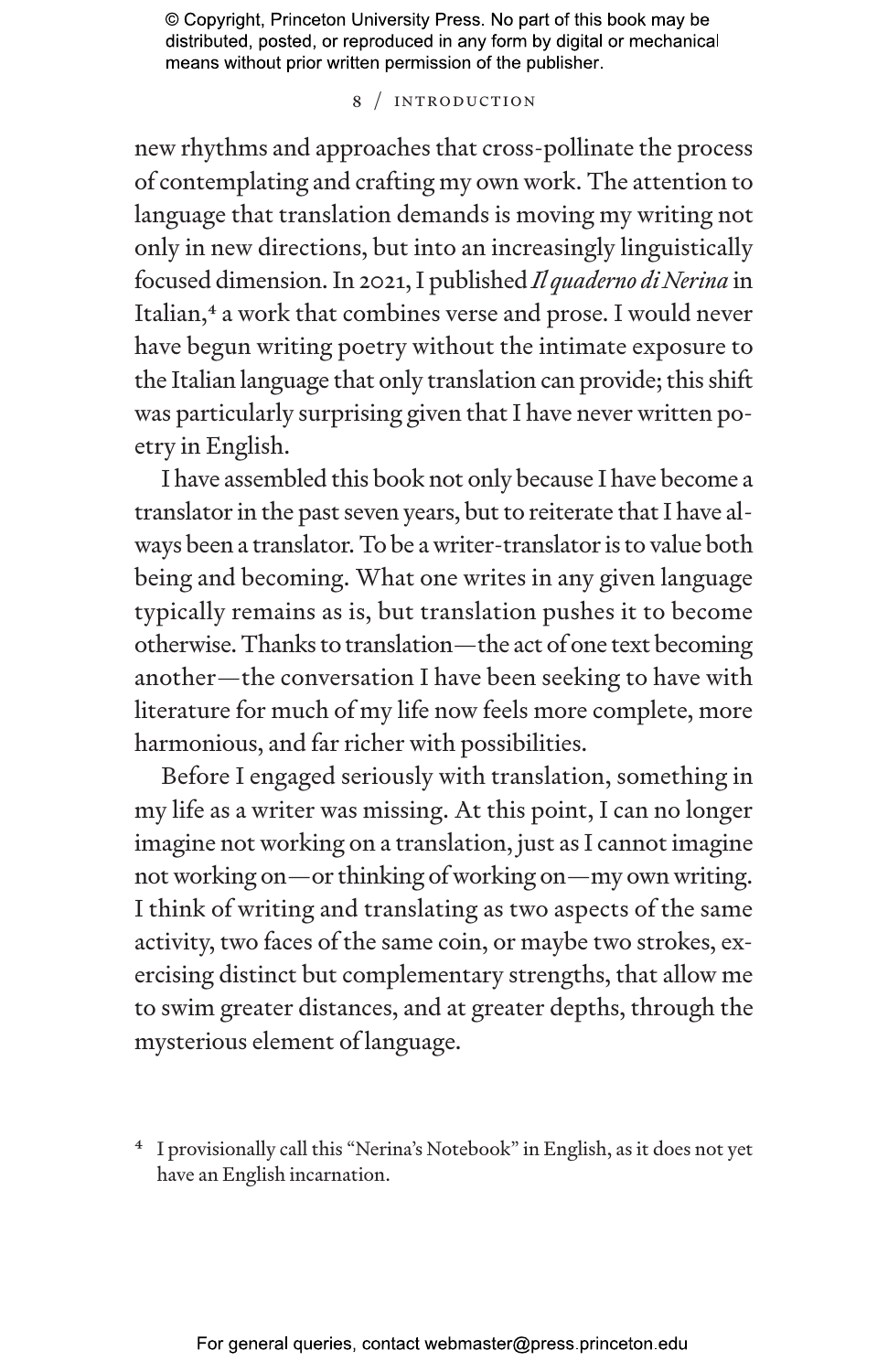## ( index )

*adiacere* (to lie next to, to border upon), 122 adultery, 25–26 *allacciare* (to lace, to tie down), 29 Alvaro, Corrado, 83 *amare* (to love), 92–94 *Americana* (Vittorini), 38 Ancient Greek (language): Gramsci and, 102–103, 112, 119–120; optative in, 60–69; reading as translation and, 3; Tommaseo and, 133–134 *ante-* (before), 91–92 antonyms, 91 *anzi* (actually, on the contrary, rather, indeed, in fact), 91–92, 93–94 Apollo and Daphne (myth), 148, 151, 154 Aristotle, 5, 60–69

*Ars amatoria* (*The Art of Love*) (Ovid), 92 Auerbach, Erich, 52 Augustus, 137–138 balcony, 39, 41 Baraz, Yelena, 7, 147–151 Bartoli, Matteo, 103 Bassani, Giorgio, 134–135 Battaglia, Salvatore. See *Grande dizionario della lingua italiana* (Battaglia) Beckett, Samuel, 71 Bengali (language), 1–3, 54–55 Benjamin, Walter, 45 betrayal, 25–26 blindness, 16–18 Bloom, Harold, 52 Bogdanov, Aleksandr, 104 Borges, Jorge Luis, 71, 144

191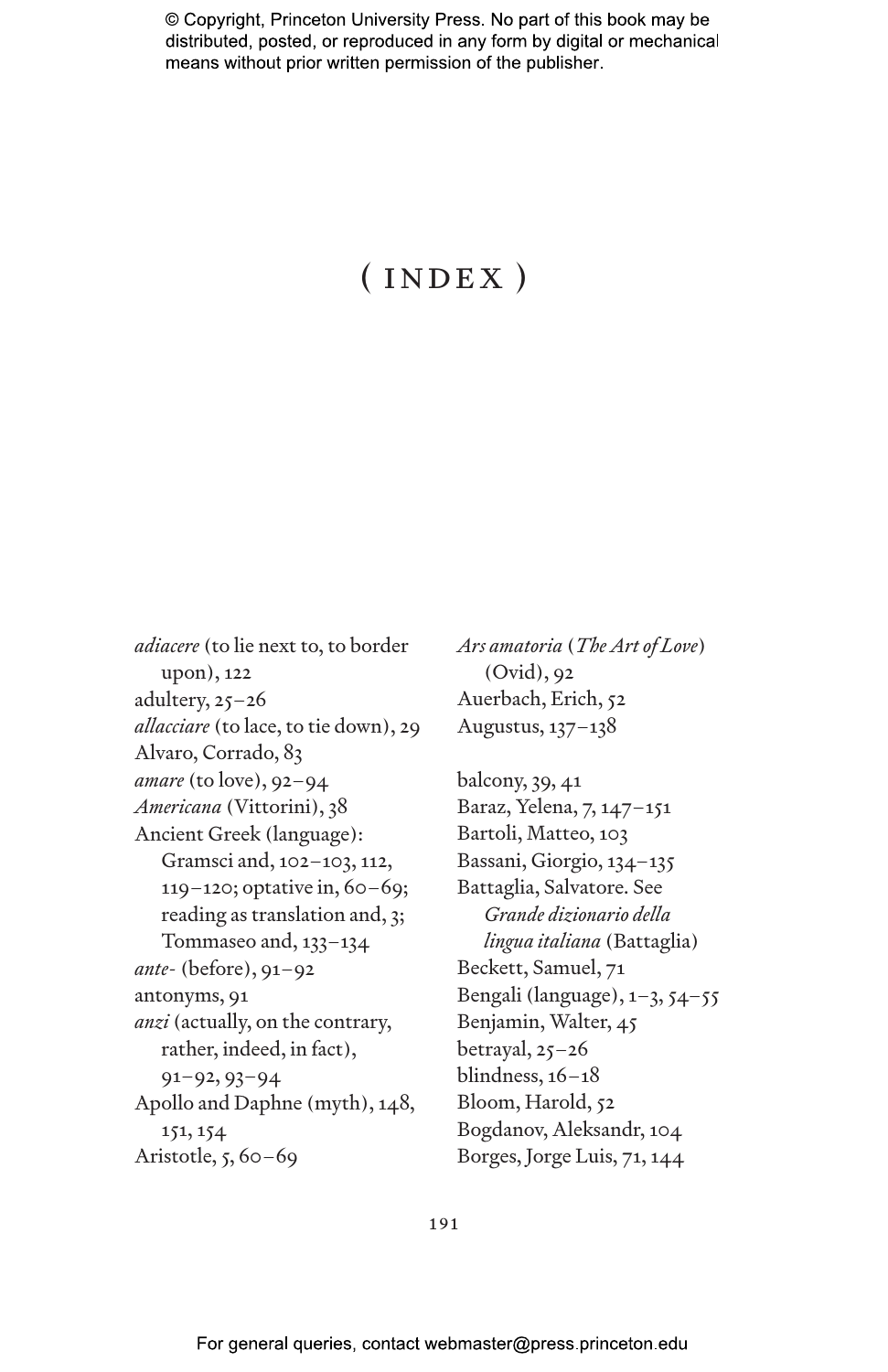192 / index

creativity, 52–53 Croce, Benedetto, 111

"The Boundary" ("Il confine") (Lahiri), 5 Bridge Prize, 28 Brodsky, Joseph, 71 Broyard, Anatole, 144 *Bucolics* (Virgil), 133 Butcher, S. H., 63–64, 65 Bywater, Ingram, 61–64, 65 Calvino, Italo, 5, 6–7, 39, 141–146 Canetti, Elias, 38 Carrington, Leonora, 71 "Cat in the Rain" (Hemingway), 67–68 Catullus, Gaius Valerius, 92–93 Cecchi, Emilio, 58 *Chants populaires de la Grèce moderne* (Fauriel), 133–134 Chesterton, G. K., 111 Chinese boxes, 24–25, 30 Cicero, Marcus Tullius, 47n2, 122 citations, 83 *confidenza* (confidence), 94. See also *Trust* (*Confidenza*) (Starnone) *confidere* (to trust), 94 *confinare* (to share a common border, to send someone away, as a form of punishment), 121–123 "Il confine" ("The Boundary") (Lahiri), 5 Conrad, Joseph, 141–142 containers, 23–26, 87 *contenere* (to contain), 23, 29 *contentare* (to make happy), 29 coronavirus pandemic, 77–78, 95–97, 99, 100, 110, 147–148,  $150 - 151, 153$ cosmopolitanism, 125–126

Dante, 79, 90, 111, 119, 135n6 de Chirico, Giorgio, 144 De Mauro, Tullio, 120 *De Oratore* (Cicero), 47n2 death, 153–154 deception, 25–26 declinations, 119–120 definitions, 119 *desiderare* (to desire), 66 Devi, Ashapurna, 2–3 Di Paolo, Paolo, 11–12 dialects: Gramsci and, 115–116; Starnone and, 30, 41, 42 *Diario ultimo* (Romano), 16–18 *dicere* (to speak), 96 dictionaries: as doorways, 15; Gramsci and, 101–102; in *Ties* (Starnone), 24, 28; translation and, 91; translation of *Metamorphoses* and, 149–150. See also *Grande dizionario della lingua italiana* (Battaglia); *Nuovo dizionario dei sinonimi della lingua italiana* (Tommaseo) Dingee, William R., 36n1 Diogenes, 125 *dolcetto o scherzetto* (trick or treat), 33. See also *Trick* (*Scherzetto*) (Starnone) doors, 12–16 Dostoevsky, Fjodor, 111 *Dove mi trovo* (*Whereabouts*) (Lahiri): Randall's translation and, 73–75; revised Italian edition of, 76–77; self-translation and, 5, 57, 70–85; title of, 75; writing of, 70–71, 72–73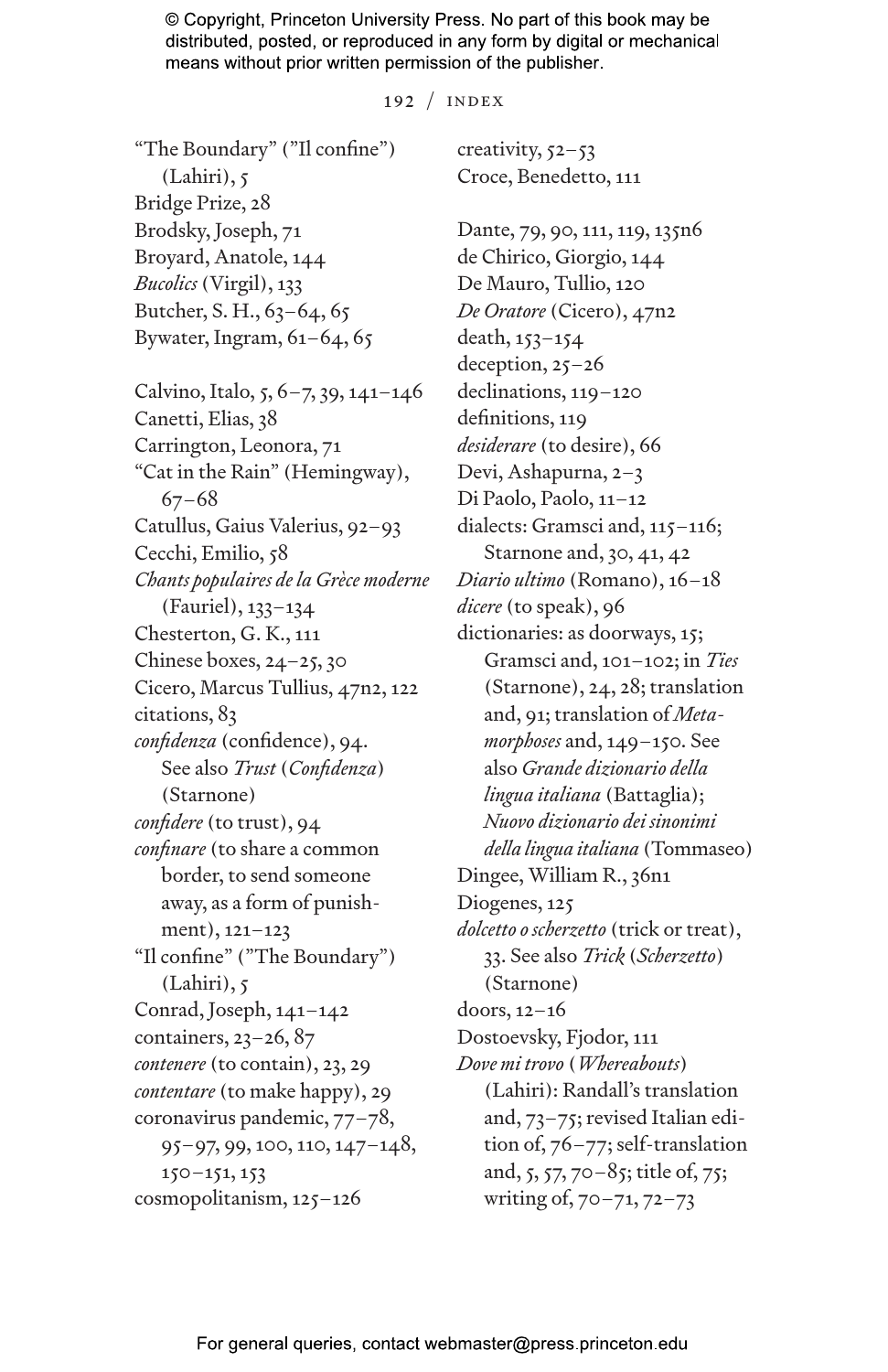index / 193

Echo and Narcissus (myth),  $45 - 59, 148$ echoes, 46–59, 109–110 education, 89 *einai* (to be), 65 empathy, 58 English (language): as foreign language, 1–3; Gramsci and, 102–103, 112; subjunctive mood in, 64. *See also* selftranslation; translation epigraphs, 83 Esperanto (language), 111 *euchesthai* (to pray, to beseech, to long for), 68 *exspectare* (to wait), 54 *fantasmi* (ghosts), 108–109, 118–119, 120, 129 Fauriel, Claude, 133–134 *Feed* (online magazine), 2 Ferrante, Elena, 11, 18–20 Ferrari, Giuseppe, 113 Ferry, David, 66–67 *Le fiabe italiane* (Calvino), 142 *La figlia oscura* (*The Lost Daughter*) (Ferrante), 18–20 "The Figure in the Carpet" (James), 37 Fofi, Goffredo, 36 *Frankenstein* (Shelley), 25 French (language): Gramsci and, 103, 107, 111, 112, 113, 117; Tommaseo and, 133–134

Gallant, Mavis, 68 García Márquez, Gabriel, 144 *Georgics* (Virgil), 133 German (language), 101–102, 103, 112–113, 119–120

ghosts (*fantasmi*), 108–109, 118–119, 120, 129 Giasi, Francesco, 128 *gignesthai* (to be, to be born, to come into being),  $64, 65-66$ *gnōthi seauton* (know yourself ), 51, 143 Golding, William, 35 Goldstein, Ann, 73–74 graft, 19–22 grammar books, 101–102 Gramsci, Antonio: double identity of, 104–106; as father, 107– 109; linguistic studies and, 101–103, 111, 119–120; marriage to Giulia Schucht, 104; order and, 120–121; as original, 110–111; Sardinian language and, 107, 112, 116; scholarship on, 114; on *traducibilità* (translatability), 124–125; translation and, 5, 102–118, 119–120, 123, 126, 129–130; on *traslazione* (translation, transfer, removal), 128–129. See also *Letters from Prison* (Gramsci); *Prison Notebooks* (Gramsci) Gramsci, Delio, 107–109, 112, 113, 114–115, 116, 117 Gramsci, Giuliano, 107–109, 112, 113, 114–115, 116 Gramsci, Giuseppina, 107–108, 112, 116, 121 Gramsci, Teresina, 112–113 *Grande dizionario della lingua italiana* (Battaglia), 110, 113, 120, 124–125, 128 Graziosi, Barbara, 36n1 Greek (language), 133–134 Guerzoni, Gioia, 73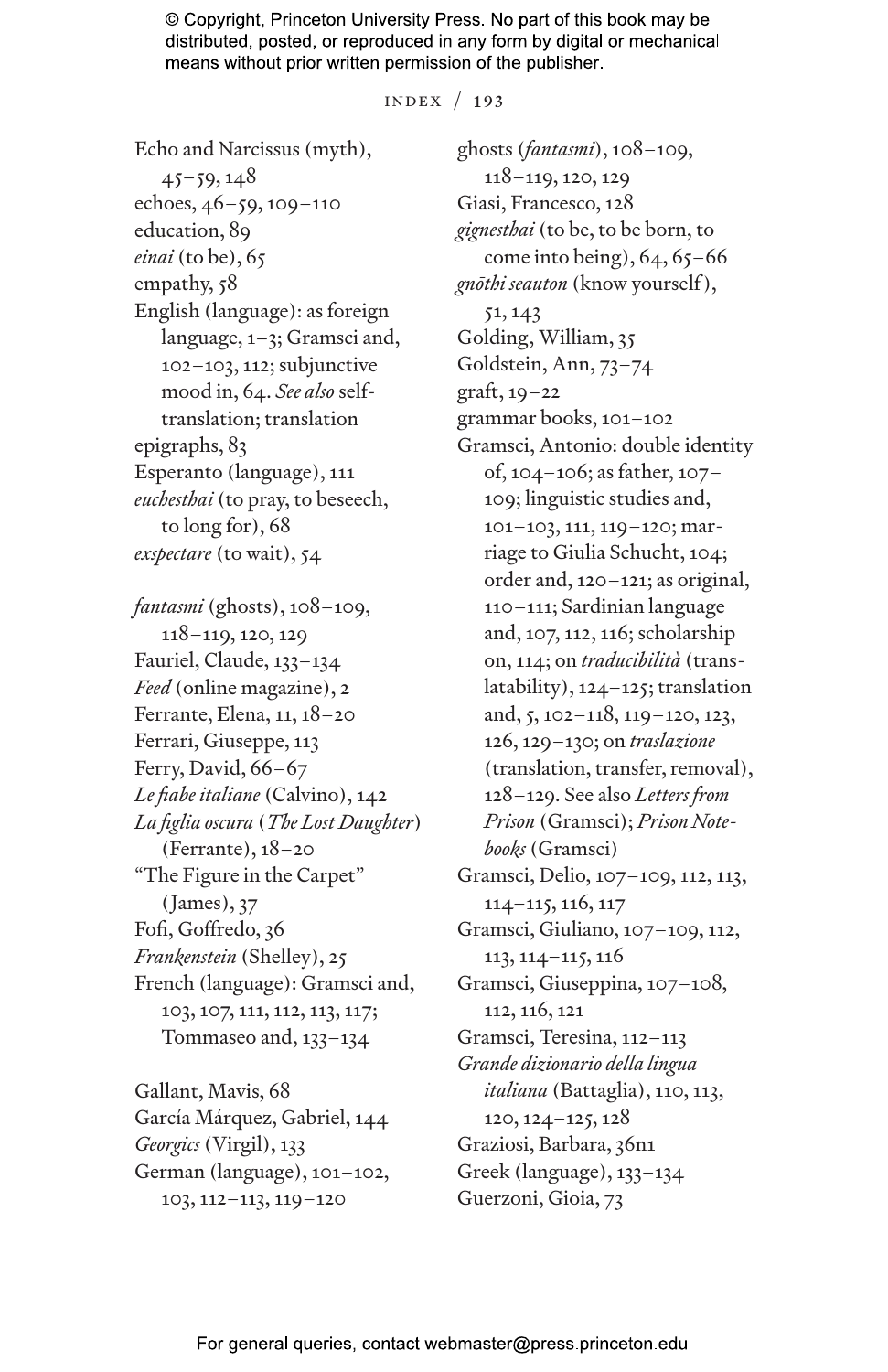194 / index

Halloween, 33 happiness, 26–27 Hawthorne, Nathaniel, 21 Hemingway, Ernest, 38, 67–68, 90 Heraclitus, 35-36 Herodotus, 62-63 history, 60–64, 68 Homer, 88 Horace, 66–67, 68

identity, 40, 104–106 *If on a Winter's Night a Traveler* (Calvino), 144 *In altre parole* (*In Other Words*) (Lahiri): English translation of, 3–4, 73–74, 80; Italian language and, 3–4, 10–11, 44, 84; metaphors in, 13–14, 17–18, 19–20; myth of Apollo and Daphne in, 148, 151 *Inferno* (Dante), 79, 111, 119, 135n6 *innesto* (graft), 19–22 innovation, 143–144 *Inseparabile* (Romano), 12 *Interpreter of Maladies* (Lahiri), 2, 6n3 *invece* (instead), 86–88, 91, 93–94, 96–97 invention, 143–144 *Invisible Cities* (Calvino), 142–143 Io (myth), 149 Italian (language): blindness (metaphor) and, 16–18; Calvino on, 143; as container, 27–28; doors (metaphor) and, 12–16; effect of translation on, 31–32; graft (metaphor) and, 19–22; Gramsci's son and, 107; history and evolution of, 135–139; as language of others,

9–10, 22, 54–56, 131–132, 134– 140; as point of entry to Latin, 150. *See also* dialects; *Grande dizionario della lingua italiana* (Battaglia); *In altre parole* (*In Other Words*) (Lahiri); *Nuovo dizionario dei sinonimi della lingua italiana* (Tommaseo); self-translation; *specific authors and words* Ives, Peter, 126

James, Henry, 34, 36–37, 39, 40,  $42 - 43$ *jolly* (Joker card), 34 "The Jolly Corner" (James), 34, 36–37, 40, 42 juxtaposition, 34–39, 87

Kafka, Franz, 38–39 Kipling, Rudyard, 141–142 Knausgard, Karl Ove, 30 *kosmopolitēs* (cosmopolitan), 125

*lacci* (laces, shoelaces), 24, 29–30. See also *Ties* (*Lacci*) (Starnone) Lacorte, Rocco, 126 Lahiri, Tapati, 1, 147–148, 151–154 *lasciare* (to leave), 29 Latin (language): Gramsci and, 102–103, 111, 119–120; reading as translation and, 3; subjunctive mood in, 64; Tommaseo and, 133–134. See also *Metamorphoses* (Ovid); *specific words* Lenin, 103, 113–114 Leopardi, Giacomo, 139–140 *Letters from Prison* (Gramsci): confinement and, 121–123;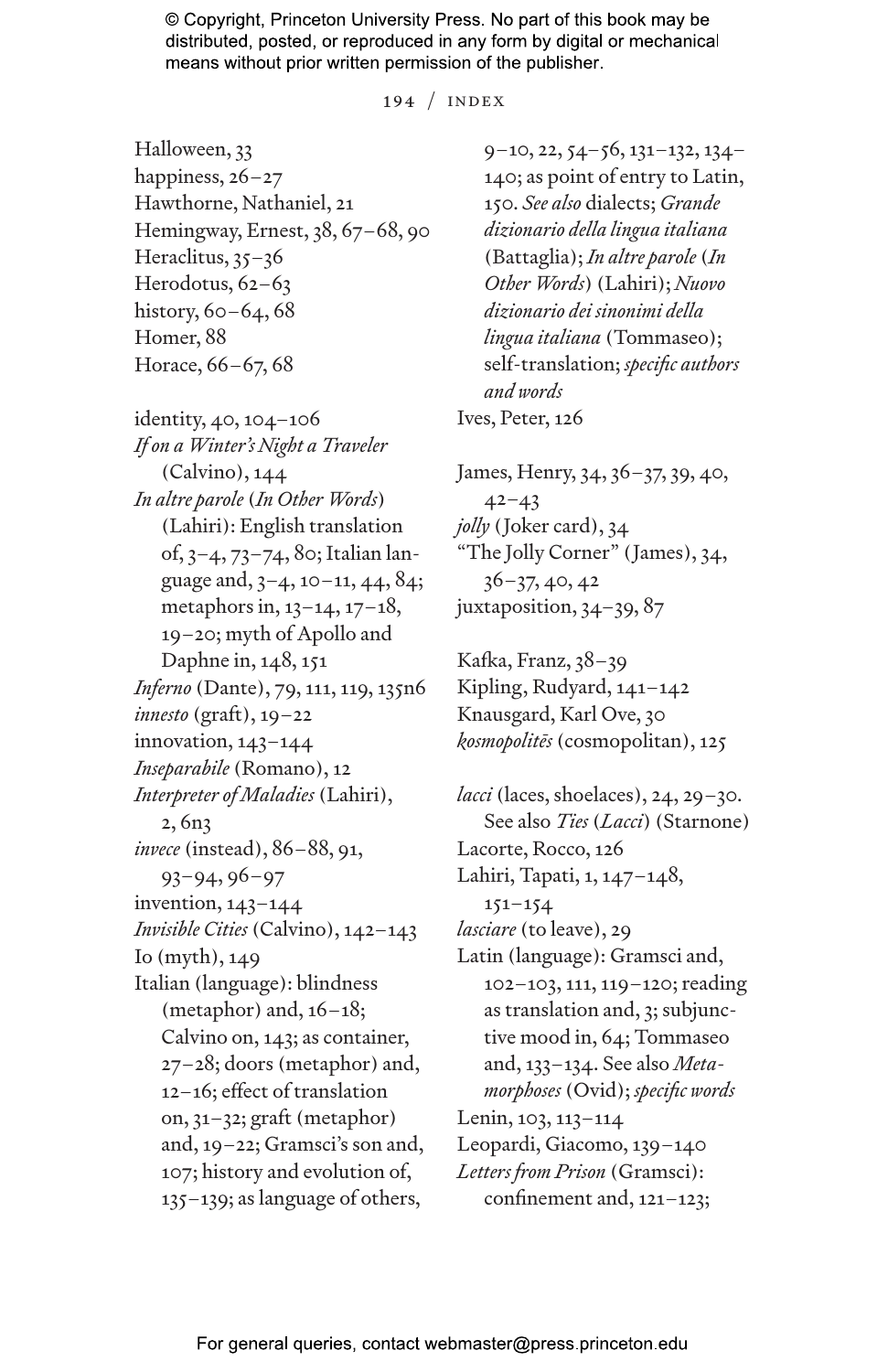index / 195

as conversation, 118–119; on cosmopolitanism, 125–126; on dialect, 115–116; on dictionaries and grammars, 101–103; on dual identity and spirit, 105– 106; English translation of, 121, 129–130; on fatherhood, 108–109; ghosts in, 108–109, 118–119, 120, 129; on *Inferno* (Dante), 119; Italian editions of, 98–100; names and renaming in, 116–117; notebooks and, 106–107, 109–110, 118; photographs and, 114–115; on readings, 111; Sardinian language and, 107, 112, 116; on silence, 121; on *traduzione* (trasportation of detained individual), 100–101, 123–124; on transformation, 126–127; on translation, 111–113, 115, 123; voice(s) of, 121 Levi, Primo, 104, 134–135 *lingua* (language), 132–140 *lingua madre* (mother tongue), 138 *linguaggio* (speech), 132, 135 *lingue* (languages), 132–140 *Lord of the Flies* (Golding), 35 *The Lost Daughter* (*La figlia oscura*) (Ferrante), 18–20 love, 26, 92–94

Machiavelli, Niccolò, 111 magician's box, 25 Manzoni, Alessandro, 90, 111 *Marcovaldo* (Calvino), 144 *Maria* (Romano), 12 Marinetti, Filippo Tommaso, 111 Marx, Karl, 103, 111 McCartney, Paul, 96

McElroy, Joseph, 143 Melville, Herman, 38 mental illness, 121 *Le metamorfosi* (Romano), 12–14 *Metamorphoses* (Ovid): love in, 92; myth of Apollo and Daphne in, 148, 151, 154; myth of Echo and Narcissus in, 45–59, 148; on new island in an archipelago, 3; opening words of, 96, 154; substitution in, 90–91; translation of, 7, 148–154; as translation of Greek mythology, 45–46 metamorphosis. *See* transformation «The Metamorphosis» (Kafka), 38–39 mistranslation, 82 *Moby-Dick* (Melville), 38 Montale, Eugenio, 134 Moore, Michael, 30 Most, Glenn W., 45n1 motherhood, 137–138 Murgia, Michela, 99 Murray, Gilbert, 61–62 mutation, 119. *See also* transformation *mutatus* (changed), 66–67

Nabokov, Vladimir, 39, 45 Nair, Mira, 73 Neapolitan dialect, 30, 41, 42 *Nei mari estremi* (Romano), 12 *The New York Times* (newspaper), 143 *The New Yorker* (magazine), 57 novel coronavirus. *See* coronavirus pandemic *Nuovo dizionario dei sinonimi della lingua italiana* (Tommaseo), 131–134, 139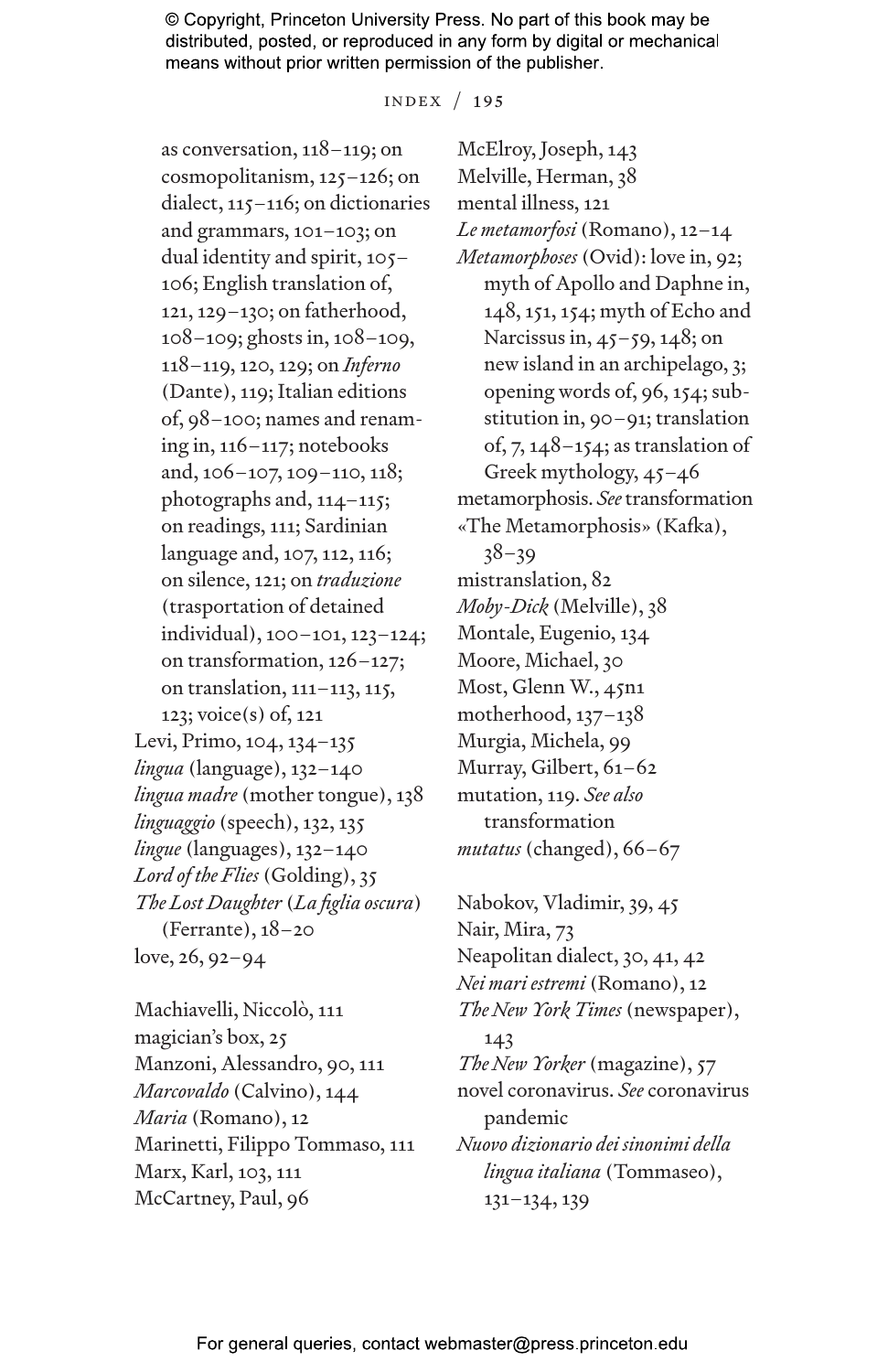196 / index

*Odes* (Horace), 66–67, 68 *Odyssey* (Homer), 88 *optare* (to choose, to wish), 68 optative, 60–69 order, 24, 29–30, 120–121, 129–130 *ordinario* (ordinary), 120–121, 123–124 *Ordine nuovo* (journal), 120 *originale* (original), 110–111 originality, 110–111, 143–144 *L'ospite* (Romano), 12 Ovid, 47n, 92. See also *Metamorphoses* (Ovid) Palazzeschi, Aldo, 134–135 *Palomar* (Calvino), 144–145 Pandora (myth), 24, 27 *The Paris Review* (journal), 142 *Le parole tra noi leggere* (Romano), 12 Pasolini, Pier Paolo, 134 *patria* (fatherland), 137, 138 Pavese, Cesare, 26, 38, 134–135, 142 *The Penguin Book of Italian Short Stories* (Lahiri), 4–5 *petere* (to strike, to seek, to assail), 53 photographs, 114–115 Pirandello, Luigi, 39 Plato, 52, 139, 143 Pliny the Elder, 136–139 *Poetics* (Aristotle), 60–69 poetry, 8, 60–69 *polytropos*, 88 Pons, Silvio, 98–99 *porta* (door), 13–14 *portagioie* (jewelry box), 81–82 Portuguese (language), 102

*posse* (to be able), 68 *potens* (powerful), 66–67, 68 *Prison Notebooks* (Gramsci): on cosmopolitanism, 126; letters and, 106–107, 109–110, 118; on readings, 111; systematic thinking in, 120; on *traducibilità* (translatability), 124–125; on translation, 112, 113–114 *proprio mentre* (just as), 88 *proprio quando* (just when), 88

*Il quaderno di Nerina* (Lahiri), 8, 134–135 Queneau, Raymond, 142

Randall, Frederika, 73–75 "The Real Thing" (James), 37 reciprocity, 118–119 *reddere* (to restore, to render, to reproduce, to translate), 47 *relegare* (to relegate), 122 *repetere* (to repeat), 53 repetitions, 47, 76, 86 *Requiem* (Tabucchi), 71 Ria, Antonio, 11–12, 16 Romanian (language), 102 Romano, Lalla, 11–13, 16–18 Russian (language), 101–102, 103, 107, 112, 113, 117, 119–120

Sanskrit (language), 103 Sardinian (language), 107, 112, 116 *scherzetto* (trick, minor work or composition),  $33-34$ ,  $41$ . See also *Trick* (*Scherzetto*) (Starnone) *schizzare* (to fly off ), 41–42 *schizzo* (sketch), 41–42 Schneider, Marius, 59n4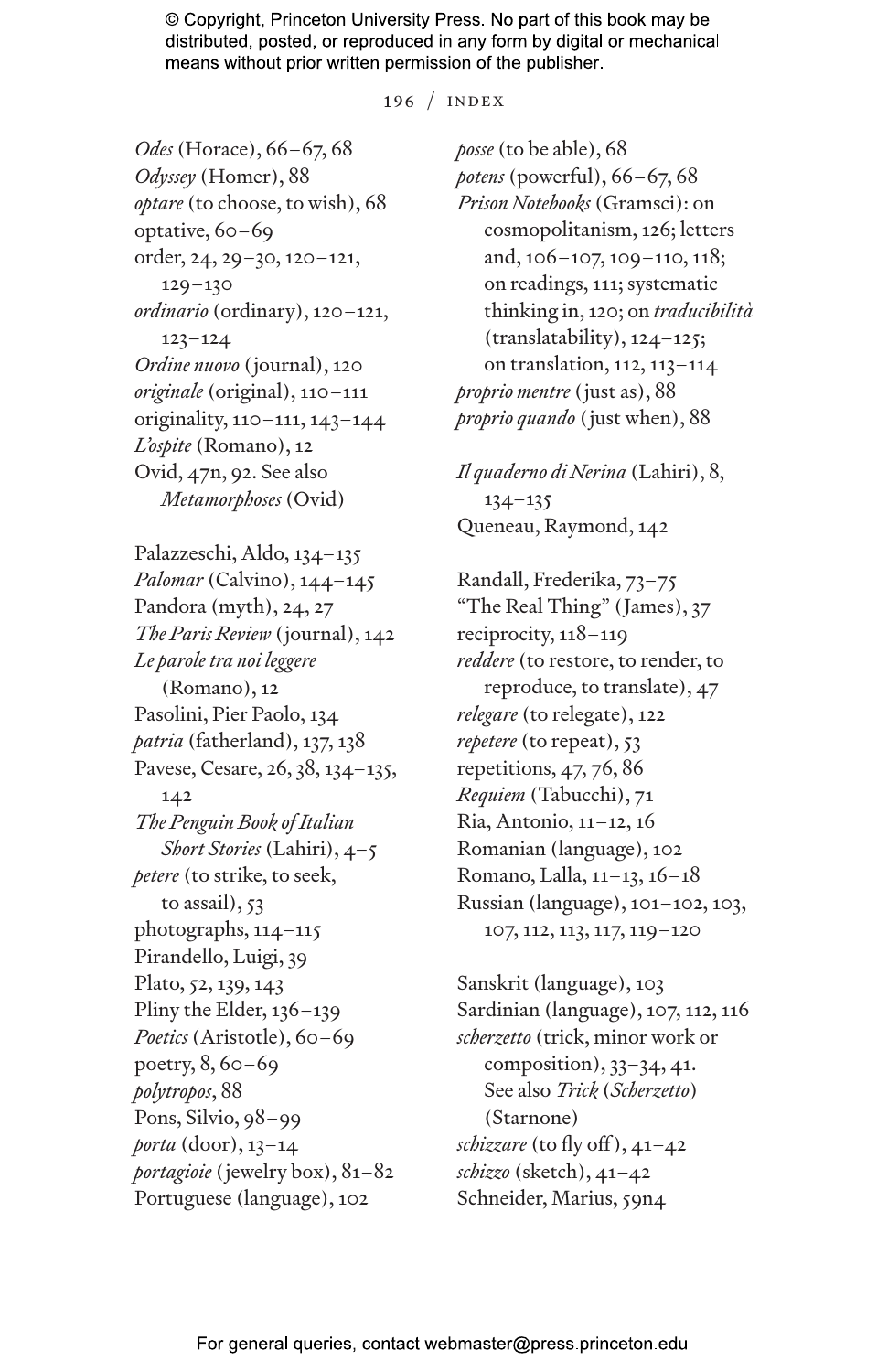index / 197

Schucht, Giulia Apollonovna: Gramsci on, 120; Gramsci's letters to, 105, 107, 108, 114, 117, 118–119, 123; Gramsci's renaming of, 116; marriage to Gramsci, 104; mental illness and, 121; as translator and interpreter, 104, 105, 117, 123 Schucht, Tania Apollonovna: Gramsci's letters to, 100–101, 104–105, 106, 107, 108, 111, 112, 115–116, 117, 121, 123, 125–126; Gramsci's renaming of, 116; as translator and interpreter, 105, 123 *sconfinato* (lacking confines, boundless), 123 *scontento* (unhappiness), 29 *sed* (but), 93 self-translation: citations and, 83; myth of Echo and Narcissus and,  $56 - 57$ ; process of,  $75 - 85$ ; questions and decisions on, 5, 70–75 Serbo-Croatian (language), 134 Shakespeare, William, 68, 92 Shelley, Mary, 25 silence, 90, 118–119, 121 "The Siren" (Tomasi di Lampedusa), 25 Spanish (language), 102 *Spavento* (Starnone), 40 Stalin, Joseph, 103 *La Stampa* (newspaper), 11–12 Starnone, Domenico, 6, 154. See also *Ties* (*Lacci*) (Starnone); *Trick* (*Scherzetto*) (Starnone); *Trust* (*Confidenza*) (Starnone) student-teacher dynamic, 89 subjunctive mood, 64

substitution, 86–97 "Suicidi" (Suicides) (Pavese), 26 Svevo, Italo, 39, 83 synonyms, 91, 134

Tabucchi, Antonio, 71 Tacitus, Publius Cornelius, 111 *terra* (land, earth), 137 *Ties* (*Lacci*) (Starnone): containers in, 23–26, 87; themes in, 26–27; translation of, 4, 27–32, 41, 44–45, 48, 50, 94–95; *Trick* and, 40 "To Heaven without Dying" (Lahiri), 2 "To Ligurinus" (Horace), 66–67, 68 "To Translate Is the Real Way of Reading a Text" (Calvino), 142–143 Tomasi di Lampedusa, Giuseppe, 25 Tommaseo, Niccolò, 131–134, 139 "Tota Italia: Alle origini di una nazione" (Rome, 2021), 137–138 *traducere* (to lead across), 124 *traducibilità* (translatability), 124–125 *traduzione* (translation, trasportation of detained individual), 100–101, 110, 123–124 transformation: death as, 153–154; graft and, 20–21; Gramsci and, 126–127; translation as, 91. See also *Metamorphoses* (Ovid); substitution translatability (*traducibilità*), 124–125 *translatio* (transporting, transplanting), 128